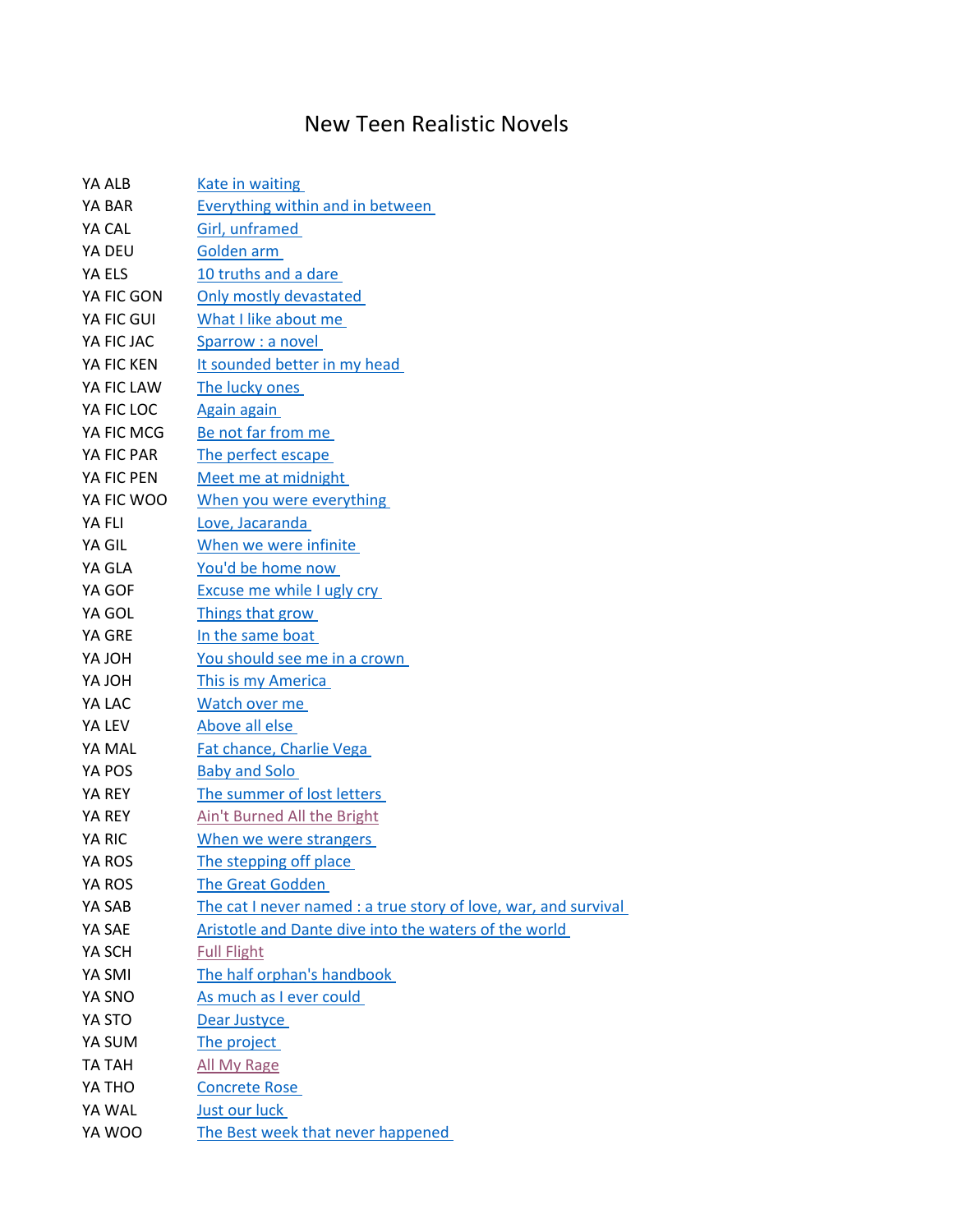YA YOO Super fake love song YA ZEN In the wild light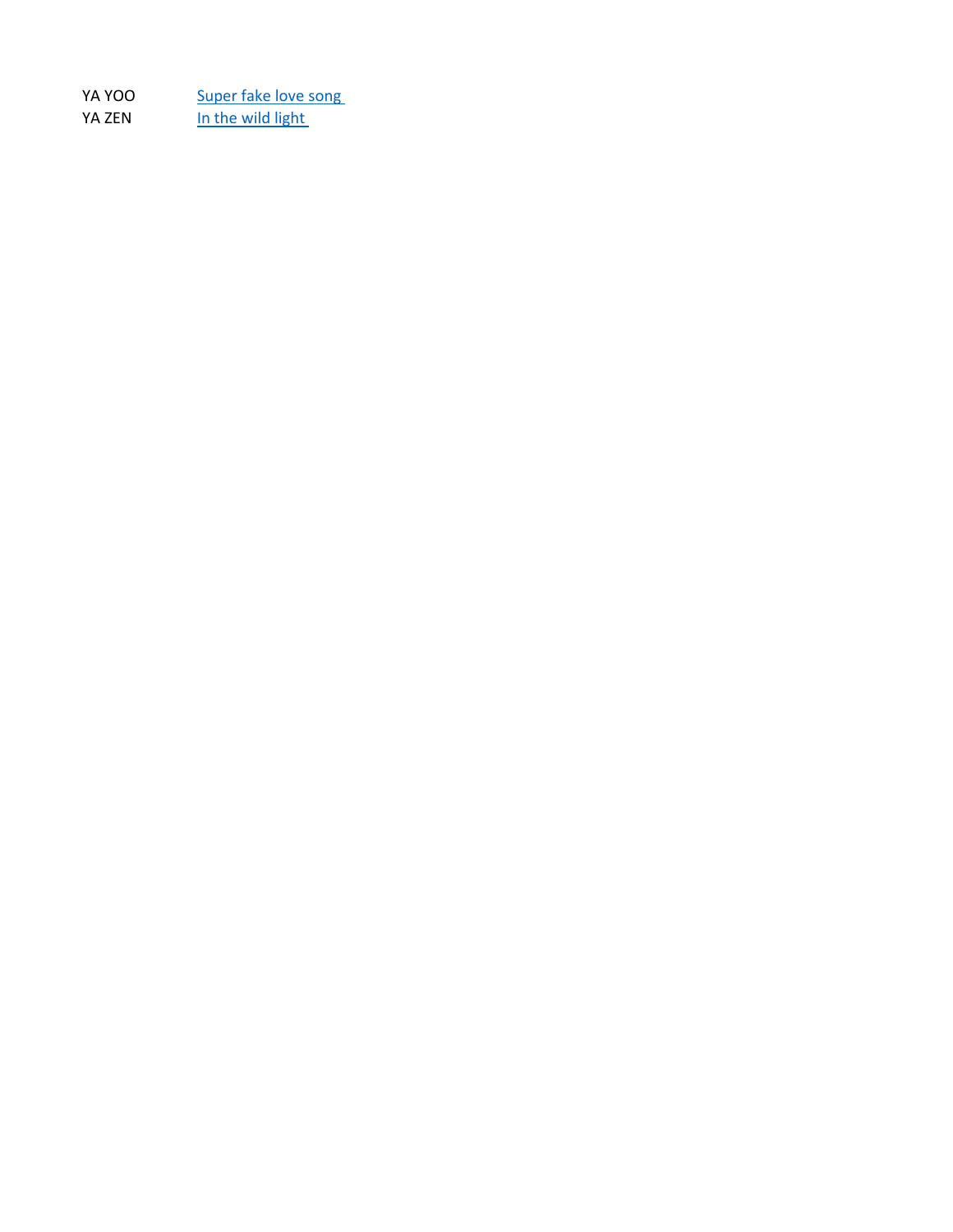Becky Albertalli. Nikki Barthelmess. by Deb Caletti. Carl Deuker. Ashley Elston. Sophie Gonzales. Jenna Guillaume. Mary Cecelia Jackson. Nina Kenwood. Liz Lawson. E. Lockhart. Mindy McGinnis. Suzanne Park. Jessica Pennington. Ashley Woodfolk. Alex Flinn. Kelly Loy Gilbert. Kathleen Glasgow. Joya Goffney. Meredith Goldstein. Holly Green. Leah Johnson. Kim Johnson. Nina LaCour. Dana Alison Levy. Crystal Maldonado. Lisabeth Posthuma. Hannah Reynolds. Reynolds, Jason Alex Richards. Cameron Kelly Rosenblum. Meg Rosoff. Amra Sabic-El-Rayess and Laura L. Sullivan. Benjamin Alire SÃjenz. Schumacher, Ashley Joan F. Smith. Brandy Woods Snow. Nic Stone. Courtney Summers. Tahir, Sabaa Angie Thomas. Julia Walton. Dallas Woodburn.